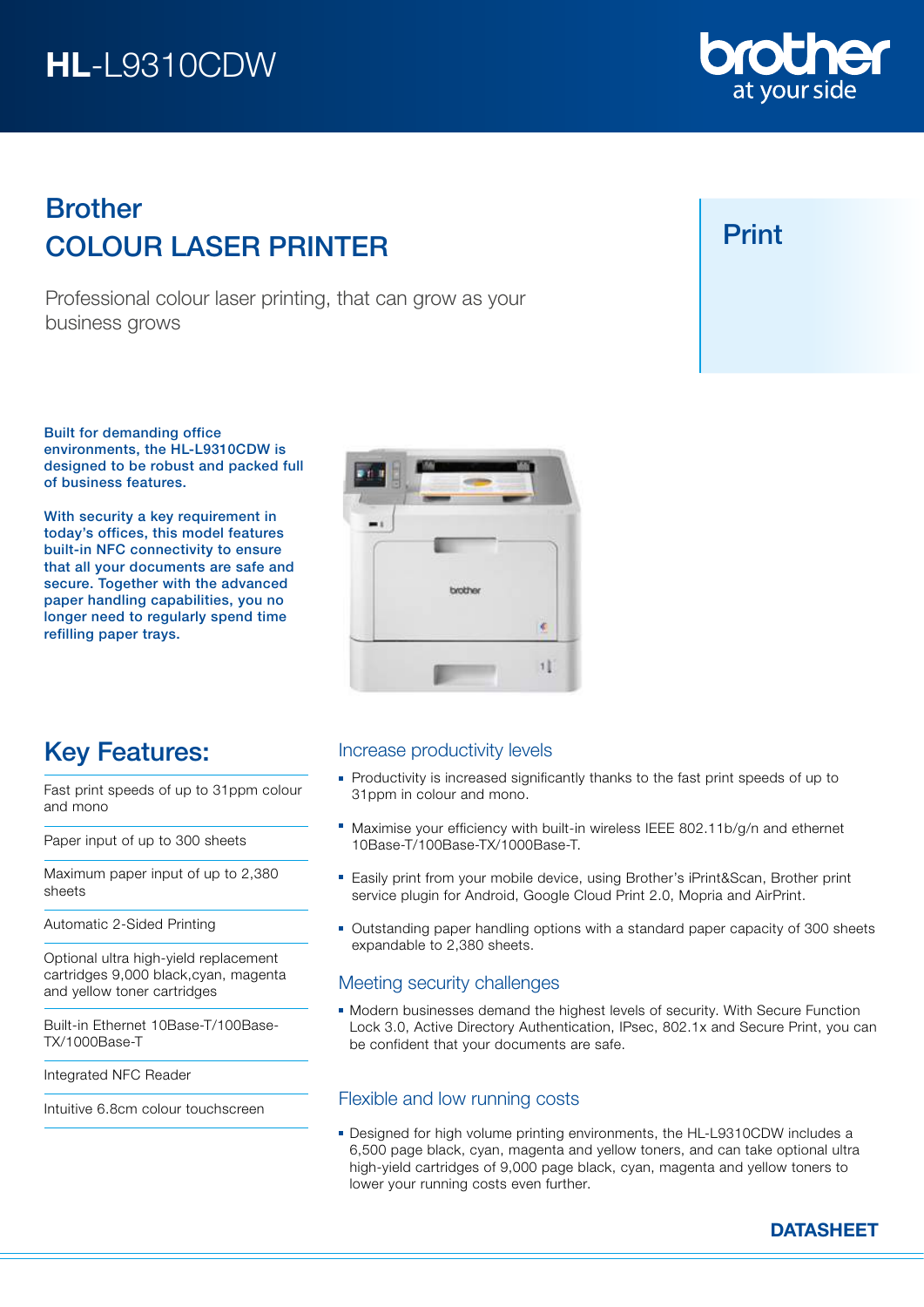### **General**

| Technology                                           | Electrophotographic Laser Printer                                                                                                                                                                                                           |
|------------------------------------------------------|---------------------------------------------------------------------------------------------------------------------------------------------------------------------------------------------------------------------------------------------|
| <b>Laser Classification</b>                          | Class 1 Laser Product (IEC60825-1:2007)                                                                                                                                                                                                     |
| <b>Processor</b>                                     | 800MHz - Sub:133MHz                                                                                                                                                                                                                         |
| <b>Print Speed Standard (A4)</b>                     | Up to 31ppm (pages per minute) colour &<br>mono                                                                                                                                                                                             |
| Print Speed 2-Sided (A4)                             | Up to 14 sides per minute (7 sheets per<br>minute) colour & mono                                                                                                                                                                            |
| <b>Resolution</b>                                    | 2,400dpi (2,400 x 600dpi), 600 x 600dpi                                                                                                                                                                                                     |
| <b>Quiet Mode</b>                                    | A mode to reduce the printing noise by<br>reducing the print speed to 15ppm                                                                                                                                                                 |
| Memory                                               | 1GB                                                                                                                                                                                                                                         |
| <b>Local Interface</b>                               | Hi-Speed USB 2.0 & 2 x USB Host                                                                                                                                                                                                             |
| <b>Wired Network Interface</b>                       | Ethernet 10Base-T/100Base-TX/1000Base-T                                                                                                                                                                                                     |
| <b>Wireless Network Interface</b>                    | IEEE 802.11b/g/n                                                                                                                                                                                                                            |
| <b>Display</b>                                       | 6.8cm Colour Touchscreen                                                                                                                                                                                                                    |
| <b>FPOT (First Print Out Time)</b>                   | Less than 15 seconds colour & mono from<br>ready mode                                                                                                                                                                                       |
| Warm-Up Time                                         | Less than 29 seconds from sleep mode                                                                                                                                                                                                        |
| <b>Print Languages</b>                               | PCL6, BR-Script3 (PostScript®3™ Language<br>Emulation), PDF 1.7, XPS                                                                                                                                                                        |
| <b>Embedded Fonts (PCL)</b>                          | 66 scalable fonts, 12 bitmap fonts,<br>16 barcodes                                                                                                                                                                                          |
| <b>Embedded Fonts (Postscript)</b>                   | 66 scalable fonts                                                                                                                                                                                                                           |
| <b>Embedded Barcodes (PCL)</b>                       | Code39, Interleaved 2 of 5, FIM (US-PostNet),<br>Post Net (US-PostNet), EAN-8, EAN-13,<br>UPC-A, UPC-E, Codabar, ISBN (EAN),<br>ISBN (UPC-E), Code128 (set A, set B, set<br>C), EAN128 (set A, set B, set C), Code93,<br>GS1Databar, MSI    |
| <b>Printer Driver</b>                                |                                                                                                                                                                                                                                             |
| <b>Windows®</b>                                      | Windows $10^{\circ}$ (32 & 64 bit editions)<br>Windows $8^{\circ}$ (32 & 64 bit editions)<br>Windows 7 <sup>®</sup> (32 & 64 bit editions)<br>Windows® Server 2016, 2012, 2012R2<br>& 2008R2<br>Windows® Server 2008 (32 & 64 bit editions) |
| Macintosh <sup>5</sup>                               | Mac OS 10.10.5, 10.11.x, 10.12.x                                                                                                                                                                                                            |
| Linux <sup>5</sup>                                   | CUPS, LPD/LPRng (x86/x64 environment)                                                                                                                                                                                                       |
| <b>PostScript Universal</b><br><b>Printer Driver</b> | Driver for Windows <sup>®</sup> that enables you to print<br>to any network or locally connected Brother<br>laser printer that supports PostScript                                                                                          |
| <b>PCL Driver</b>                                    | Generic PCL XL driver                                                                                                                                                                                                                       |
| <b>USB Host</b>                                      |                                                                                                                                                                                                                                             |
| <b>Direct Print</b>                                  | Print directly from a USB flash memory drive.<br>Supported file formats: PDF version1.7,<br>JPEG, Exif+JPEG, PRN (created by own<br>printer driver), TIFF (scanned by Brother<br>model), XPS version 1.0                                    |
|                                                      |                                                                                                                                                                                                                                             |
| <b>USB Input Port</b>                                | Rear USB port for use with an external<br>NFC card reader                                                                                                                                                                                   |
| <b>NFC Reader</b>                                    |                                                                                                                                                                                                                                             |
| <b>Integrated NFC Reader</b>                         | Supports NFC cards for secure<br>authentication and NFC supported mobile<br>devices for direct printing                                                                                                                                     |

Printer Functions

| N-up Printing <sup>3</sup>           | Reduce up to 2, 4, 9, 16 or 25 A4 pages into<br>just one A4 page<br>(Mac, up to 2, 4, 6, 9, or 16)                                                                                                                                                                                                                                                                          |
|--------------------------------------|-----------------------------------------------------------------------------------------------------------------------------------------------------------------------------------------------------------------------------------------------------------------------------------------------------------------------------------------------------------------------------|
| Poster Printing <sup>4</sup>         | Enlarge 1 A4 page into a poster using 4, 9,<br>16 or 25 A4 pages                                                                                                                                                                                                                                                                                                            |
| <b>Watermark Printing4</b>           | Watermark your documents with predefined<br>text or with your own user-defined messages                                                                                                                                                                                                                                                                                     |
| <b>ID Printing<sup>4</sup></b>       | Add identification to your printed documents<br>(date & time, short custom message or<br>PC username)                                                                                                                                                                                                                                                                       |
| <b>Manual 2-Sided Print4</b>         | Manual 2-sided printing (recommended for<br>media not supported by automatic 2-sided print)                                                                                                                                                                                                                                                                                 |
| <b>Automatic 2-Sided Print</b>       | Print on both sides of the paper automatically                                                                                                                                                                                                                                                                                                                              |
| <b>Booklet Printing4</b>             | Print documents in A5 booklet format using<br>automatic or manual 2-sided print                                                                                                                                                                                                                                                                                             |
| Print Profiles <sup>3</sup>          | Store your favourite driver settings as profiles<br>to easily recall them                                                                                                                                                                                                                                                                                                   |
| <b>Standard Paper Handling</b>       |                                                                                                                                                                                                                                                                                                                                                                             |
| Paper Input <sup>2</sup>             | Lower Tray - 250 sheets<br>Multi Purpose Tray - 50 sheets                                                                                                                                                                                                                                                                                                                   |
| Paper Output <sup>2</sup>            | Face Down - 150 sheets<br>Face Up (Straight Paper Path) - 1 sheet                                                                                                                                                                                                                                                                                                           |
| <b>Optional Paper Handling</b>       |                                                                                                                                                                                                                                                                                                                                                                             |
| Paper Input <sup>2</sup>             | 250 Sheets (LT-330CL)<br>500 Sheets (LT-340CL)<br>Maximum of 3 optional trays (LT-330CL)<br>or maximum of 2 optional trays (LT-340CL<br>and/or LT-330CL)<br>4 x 520 sheet tower tray (TT-4000 & TC-4000)                                                                                                                                                                    |
| <b>Paper Input Sensors</b>           |                                                                                                                                                                                                                                                                                                                                                                             |
| Input                                | Onscreen & optional email alerts notifying<br>you when any of the paper input trays are<br>nearly empty or empty                                                                                                                                                                                                                                                            |
| <b>Media Specification</b>           |                                                                                                                                                                                                                                                                                                                                                                             |
|                                      |                                                                                                                                                                                                                                                                                                                                                                             |
| <b>Media Types &amp; Weights</b>     | Standard Tray - plain, recycled, coloured<br>and letterhead (between 60 - 105g/m <sup>2</sup> )<br>Multi Purpose Tray - plain, recycled, bond,<br>coloured, letterhead and glossy <sup>8</sup> paper<br>(between 60 -163g/m <sup>2</sup> )<br>2-sided Print - plain, recycled, coloured,<br>letterhead and glossy <sup>8</sup> paper<br>(between 60 - 105g/m <sup>2</sup> ) |
| <b>Envelope &amp; Label Printing</b> | Yes, from the Multi Purpose Tray: support for<br>10 envelopes up to 10mm total thickness                                                                                                                                                                                                                                                                                    |
| <b>Media Sizes</b>                   | <b>Standard Tray</b> - A4, Letter, A5, A5<br>(Long Edge), A6, Executive, Legal, Folio,<br>Mexico Legal<br>Multi Purpose Tray- Width: 76.2mm to<br>215.9mm x Length: 127mm to 355.6mm<br>2-sided Print - A4                                                                                                                                                                  |
| <b>Mobile / Web Based Printing</b>   |                                                                                                                                                                                                                                                                                                                                                                             |
| iPrint&Scan<br>(Android)             | Print directly from to a smart phone or tablet<br>running the Android Operating System                                                                                                                                                                                                                                                                                      |
| iPrint&Scan<br>(iPad / iPhone)       | Print directly from to an iPad / iPhone                                                                                                                                                                                                                                                                                                                                     |
| iPrint&Scan<br>(Windows® Phone)      | Print directly from a smart phone running the<br>Windows® Phone Operating System                                                                                                                                                                                                                                                                                            |
| Print&Scan<br>(Windows® 8, 10 & RT)  | Print directly from a Windows® 8, 10 or<br><b>Windows RT Tablet</b>                                                                                                                                                                                                                                                                                                         |
| Google Cloud Print 2.0               | Print most common file types from any<br>Google Cloud Print enabled application                                                                                                                                                                                                                                                                                             |
| <b>Apple AirPrint</b>                | Print most common file types from any Apple<br>AirPrint enabled application                                                                                                                                                                                                                                                                                                 |
| <b>Android Print Service Plugin</b>  | Print from Android devices without a<br>dedicated App                                                                                                                                                                                                                                                                                                                       |
| Box <sup>6</sup>                     | Print from Box without using a PC                                                                                                                                                                                                                                                                                                                                           |
| Dropbox <sup>6</sup>                 | Print from Dropbox without using a PC                                                                                                                                                                                                                                                                                                                                       |
| Google Drive <sup>6</sup>            | Print from Google Drive without using a PC                                                                                                                                                                                                                                                                                                                                  |

- 
- 

" Approx declared yield value in accordance with ISO/IEC 19798<br>" Calculated with 800/m<sup>2</sup> paper<br>" Windows" & Mac only<br>" Windows" any<br>" Optional download<br>" Must be web connected<br>" Maximum number of printed pages per month c